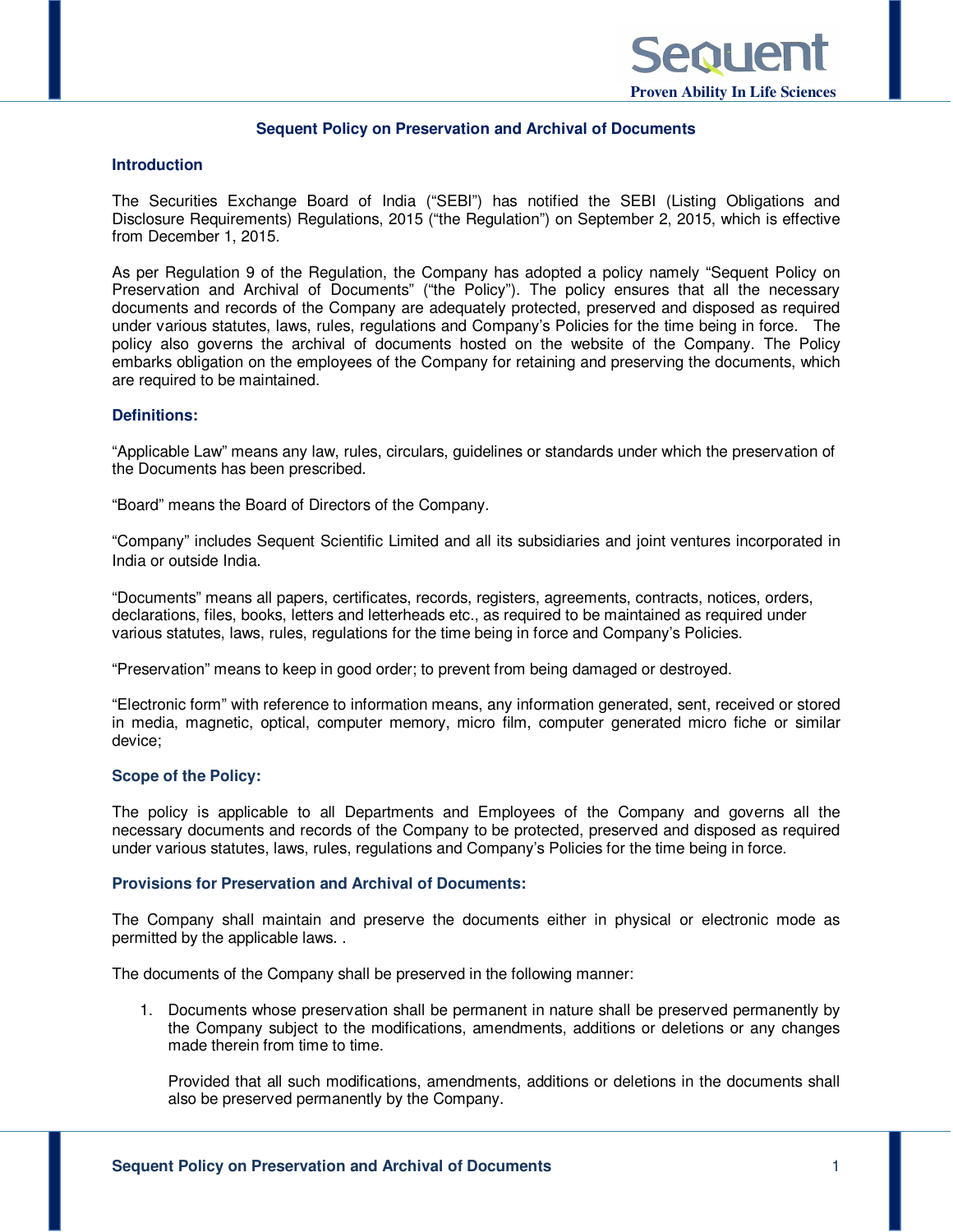- 2. Documents whose preservation shall be temporary in nature shall be preserved in the following manner:
	- All such documents for which period of preservation is prescribed under the applicable laws shall be preserved for such period as prescribed under the applicable laws but not less than 8 (Eight) years.
- All other documents for which the period of preservation is not prescribed under any laws shall be preserved for a minimum period of 8 (Eight) years or any such specific period as the Company deems necessary.

All departments of the Company shall ensure that the documents pertaining to their department are preserved as per the Policy. It shall be the duty of the departmental heads to ensure that they comply with the requirements of the Policy.

Any violation of this Policy may result in immediate termination of employment or serious action against the Employees including the departmental heads as may be decided by the Board of Directors. Board of Directors at its own discretion may give an opportunity to any employee to represent himself/ herself before the Board of Directors.

Further, the Company shall ensure that all the events or information as disclosed to the stock exchange shall be made available on the Company's website i.e. www.sequent.in for a period of 5 (Five) years and thereafter shall be maintained in local server for a period of 3 (Three) years.

The Company has identified a list of documents with their respective period of preservation which is given as an annexure to this policy. The list shall be an illustrative and not an exhaustive list.

### **Disposal and Destruction of Documents**

The documents of the Company shall be disposed or destroyed after the period of preservation as prescribed in the Policy or after lapse of such period of preservation as may be prescribed under applicable laws. It shall be the responsibility of the employees of the Company to dispose or destroy the documents pertaining to their departments in the presence of their departmental heads.

A list of the documents destroyed or disposed shall be maintained by each Departmental Heads.

### **Amendments and Updations:**

Any change in the Policy shall be approved by the Board. The Board shall have the right to withdraw and/or amend any part of this Policy or the entire Policy, at any time, as it deems fit, or from time to time, and the decision of the Board in this respect shall be final and binding.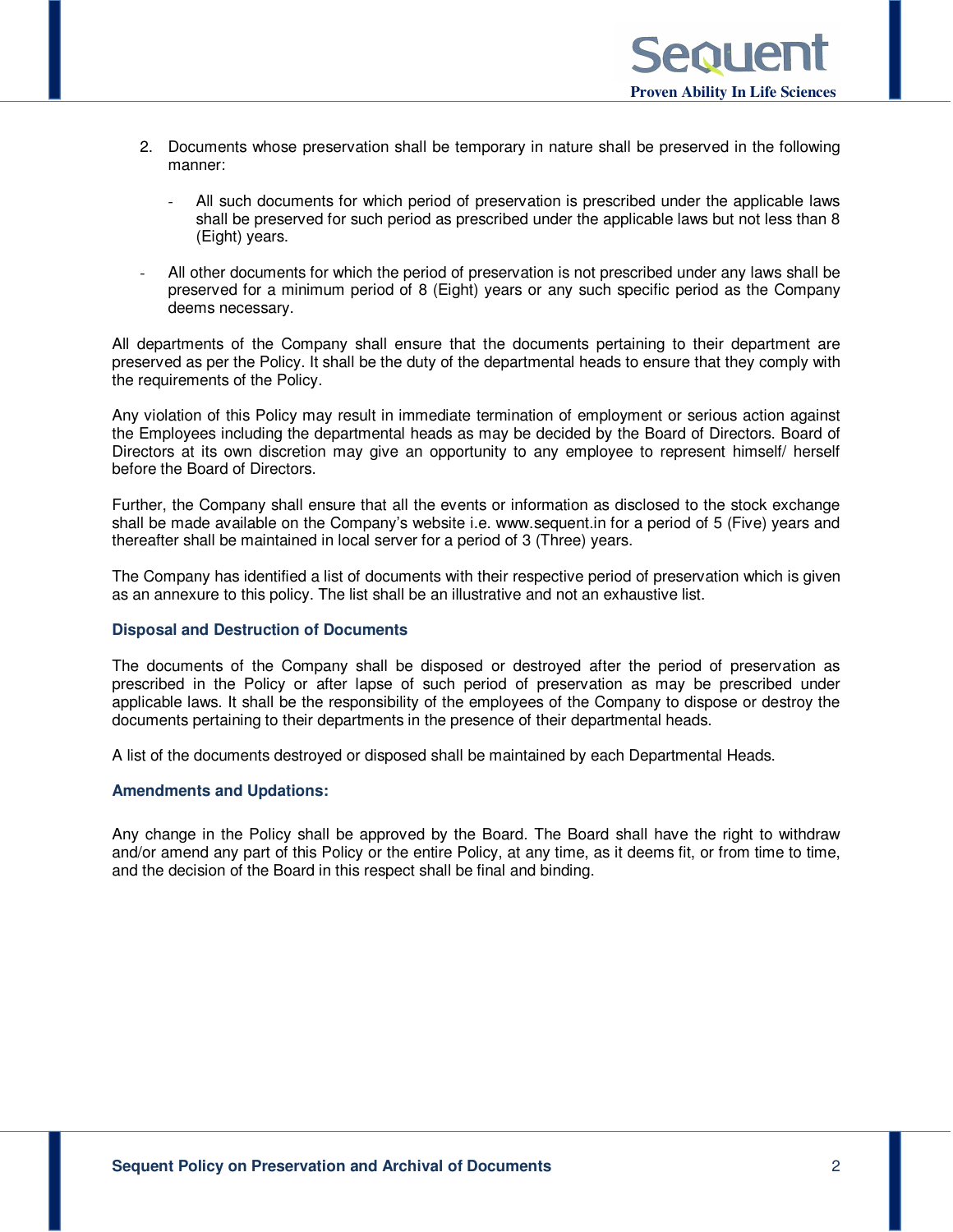

## **Annexure**

## **1. Documents whose preservation shall be permanent in nature:**

| SI. No.           | <b>Particulars</b>                                                                                                             |  |
|-------------------|--------------------------------------------------------------------------------------------------------------------------------|--|
| 1.                | Documents and Information filed with ROC For Incorporation of Company                                                          |  |
| 2.                | Certificate of incorporation                                                                                                   |  |
| $\overline{3}$ .  | Certificate for commencement of business                                                                                       |  |
| 4.                | Memorandum and Articles of Association                                                                                         |  |
| 5.                | Agreements made by the Company with Stock Exchanges, Depositories, etc.                                                        |  |
| 6.                | Minutes Books of General Meetings, Board and Committee Meetings as per Companies<br>Act, 2013                                  |  |
| $\overline{7}$ .  | Register and Index of Members, debenture-holders, if any or other security holders                                             |  |
| 8.                | Register of Contract or Arrangements in which Directors are Interested                                                         |  |
| 9.                | <b>Register of Charges</b>                                                                                                     |  |
| 10.               | Register of Transfer of shares                                                                                                 |  |
| 11.               | Registers of investments in securities not held in the name of the Company under<br>Companies Act, 2013                        |  |
| 12.               | Register of Directors and Key Managerial Personnel                                                                             |  |
| 13.               | <b>Cancelled Share certificates</b>                                                                                            |  |
| 14.               | Original Purchase and Sale Agreement                                                                                           |  |
| 15.               | License and Permissions                                                                                                        |  |
| $\overline{16}$ . | Annual Financial Statements and Audit Reports                                                                                  |  |
| $\overline{17}$ . | <b>Court Orders</b>                                                                                                            |  |
| 18.               | Any other documents as may be required to maintain in terms of applicable law(s)<br>maintained and preserved from time to time |  |